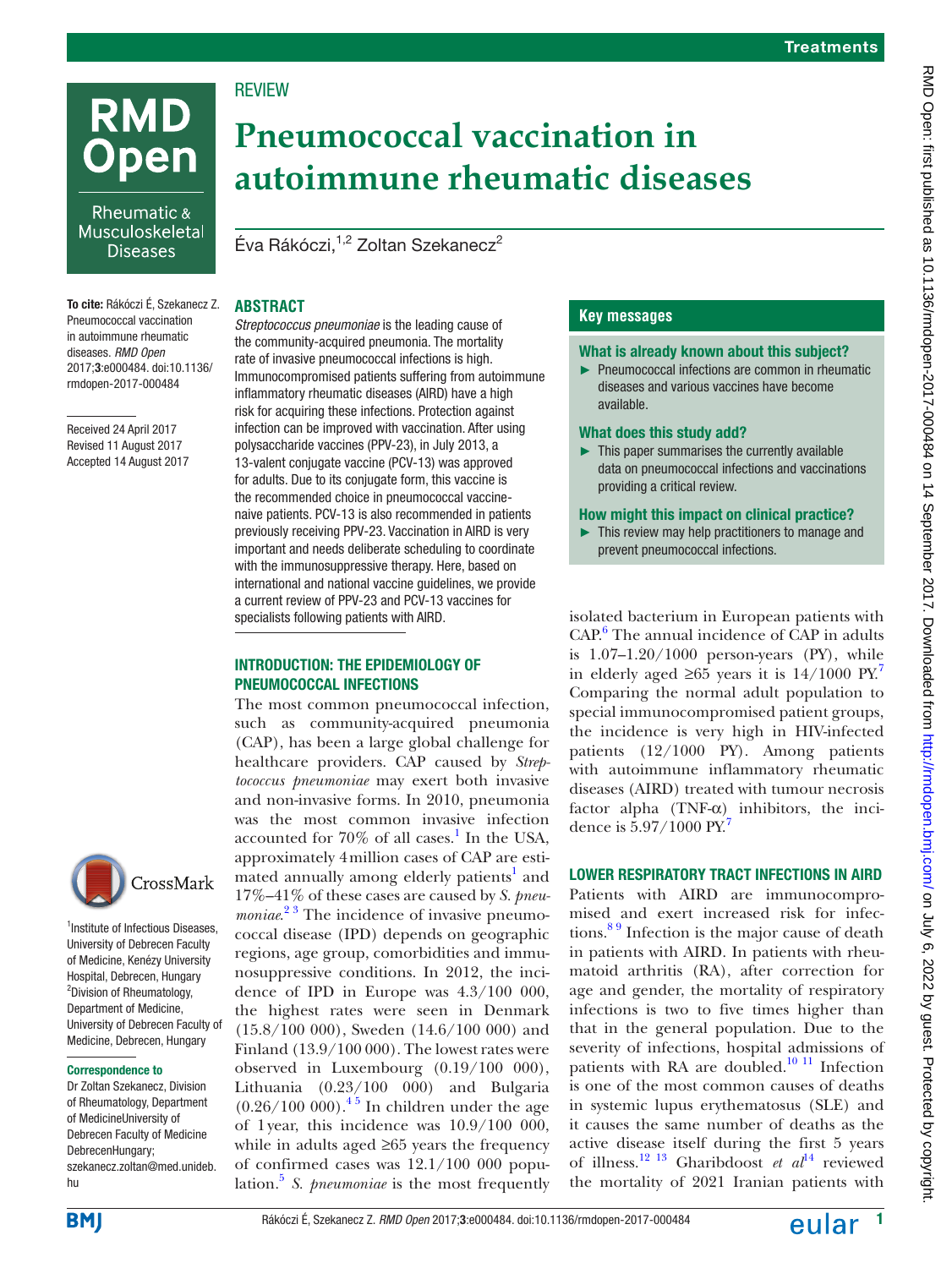SLE. The retrospective analysis indicated that infection was the most common cause of death (12.1%) between 1991 and 2000. In a systematic review published by Falagas *et al*,<sup>[15](#page-5-10)</sup> 29% of 5411 patients with connective tissue disease had serious infections leading to death in 24% of the cases. The most common disease manifestations were bacteraemia and pneumonia.<sup>15</sup>

#### Pneumococcal infection is a vaccine preventable disease: importance of capsular serotypes

The polysaccharide capsular serotypes of *S. pneumoniae* are virulence factors responsible for invasive infec-tions.<sup>[16](#page-5-11)</sup> This bacterium has more than 90 serotypes. In humans, approximately 25–30 serotypes are responsible for  $90\%$  of invasive infectious cases.<sup>[16](#page-5-11)</sup> The effectivity of vaccine is the reduction in incidence of a disease among those who have been vaccinated relative to the incidence in the unvaccinated. The efficacy of pneumococcal vaccines highly depends on the coverage of the most common serotypes, as well as on their immu-nogenicity.<sup>[16 17](#page-5-11)</sup> The prevalence of serotypes is variable depending on age, chronic diseases, geographic region, administration of pneumococcal vaccines and the use of antibiotics.[17](#page-5-12) For example, in 2010, the most common serotypes were 1, 3, 4, 7F, 8, 14, 12F, 19A, 19F and 22F in the European Union countries.<sup>17</sup> Immunogenicity refers to the ability of a vaccine to induce an immune response in a vaccinated individual. Protective pneumococcal antibody level has been established by the working group report of the Basic and Clinical Immunology Interest Section of the American Academy of Allergy, Asthma & Immunology: a twofold increase in the antibody level (baseline level before vaccination and after 4 weeks of vaccination) is an indicator of immune responsiveness.[18](#page-5-13)

#### Pneumococcal vaccine development

In 1977, the first pneumococcal polysaccharide vaccine (PPV) approved in the USA included 14 serotypes ([table1](#page-1-0)). Six years later, the number of serotypes expanded from 14 to  $23^{16}$  The first pneumococcal conjugate vaccine (PCV) covering seven serotypes was developed in 2000.<sup>17 19</sup> During the development of pneumococcal vaccines, the 19A, 1, 7F, 3, 14, 22F, 8, 4, 12F and 19F serotypes were most commonly targeted.[17 19](#page-5-12) Two PCVs containing 7 and 10 pneumococcal serotypes were licensed in 2000 and 2009, respectively. These vaccines were approved only for infants and children.[17 19 20](#page-5-12) It has been established that PCVs exert higher immunogenicity compared with PPVs due to T cell-dependent immune responses leading to stronger induction of memory B cells. PPVs are unable to trigger long-standing immunological memory. $^{20}$  The 7-serotype PCV has been gradually removed from the market as it had limited coverage of serotypes causing serious pneumococcal infections in most developing countries.[17](#page-5-12) By 2010, a new PCV covering 13 serotypes had been developed and was first introduced only to children. $^{21}$  In December 2011, the Food and Drug Administration licensed the 13-valent PCV for prevention of pneumonia and invasive diseases in adults aged ≥50 years.<sup>22 23</sup> In June 2012, the Advisory Committee on Immunization Practices (ACIP) recommended the routine use of PCV-13 for immunocompromised adults. $24\frac{24\frac{25}{25}}{1}$  Finally, the administration of this vaccine has been recommended from July 2013 for all ages in European countries as recommended by European Medicines Agency.<sup>24</sup>

The recently used pneumococcal vaccines are indicated in [table](#page-2-0) 2. Most European countries have recommendations on immunisations for pneumococcal disease within their childhood vaccination schedule except for Croatia, Estonia and Malta. This routine use of PCVs in childhood has significantly reduced serotype-specific IPD in children.<sup>[26](#page-6-3)</sup>

<span id="page-1-0"></span>

| Timeline of pneumococcal vaccine development<br>Table 1 |                                                                                                                                             |  |  |  |
|---------------------------------------------------------|---------------------------------------------------------------------------------------------------------------------------------------------|--|--|--|
| 1911                                                    | Starting pneumococcal vaccine research development                                                                                          |  |  |  |
| 1915-1945                                               | Description of chemical structure of pathogen, virulence factors, antigenicity and serotypes. In<br>1940 more than 80 serotypes were known. |  |  |  |
| 1977                                                    | Introduction of pneumococcal polysaccharide vaccine with 14 serotypes (PPV-14) in USA                                                       |  |  |  |
| 1983                                                    | Introduction of pneumococcal polysaccharide vaccine with 23 serotypes (PPV-23)                                                              |  |  |  |
| 2000                                                    | First development of pneumococcal conjugate vaccine with seven serotypes (PCV-7)                                                            |  |  |  |
| 2009                                                    | Introduction of pneumococcal conjugate vaccine with 10 serotypes (PCV-10) received by European<br>Commission authorisation                  |  |  |  |
| 2010                                                    | Introduction of 13-valent pneumococcal conjugate vaccine (PCV-13) for children (6 weeks to<br>71 months)                                    |  |  |  |
| December 2011                                           | First application of PCV-13 in adults $\geq 50$ years                                                                                       |  |  |  |
| June 2012                                               | ACIP recommendation of PCV-13 for adults aged $\geq$ 19 years with immunocompromising conditions                                            |  |  |  |
| January 2013                                            | PCV-13 for teenagers (6-17 years)                                                                                                           |  |  |  |
| <b>July 2013</b>                                        | EMA recommendation of PCV-13 for all ages                                                                                                   |  |  |  |

ACIP, Advisory Committee on Immunization Practices; EMA, European Medicines Agency.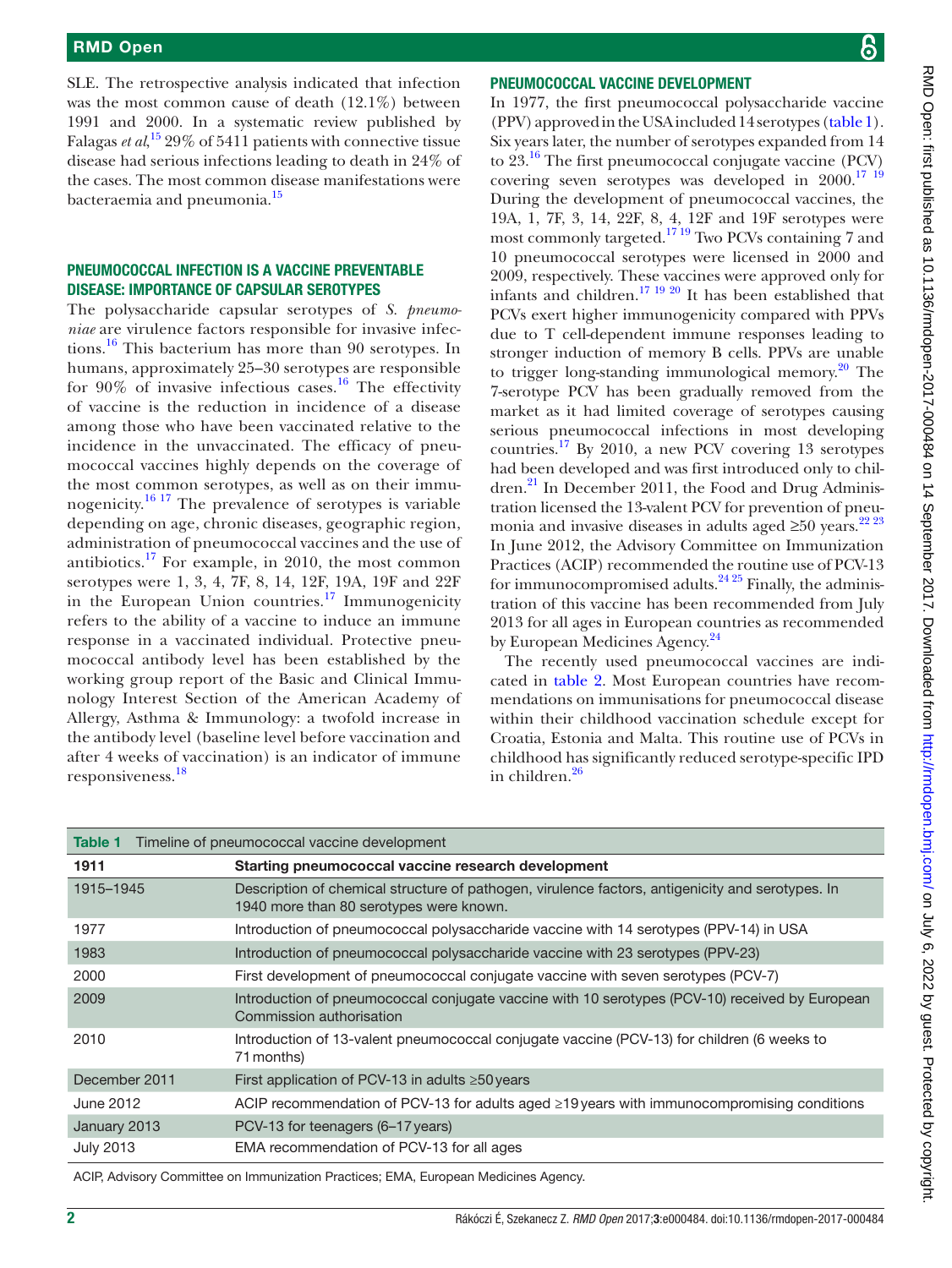#### **Treatments**

#### Pneumococcal vaccination: general considerations

Childhood vaccination impacts the incidence of serious invasive infection in the adult population as well. Large proportion of pneumococcal vaccination in children can reduce transmission of the infection to others, for example, adult contacts. This phenomenon is called herd immunity: if unvaccinated individuals get in contact with vaccinated ones, there is a lower chance to be infected by the organism. $2427$  After 30-year experience with PPV-23, we know that the PPV-23, although it covers a high number of serotypes, lacks the booster effect of revaccination, which limits its use in all age groups. $2428$  As described above, the PCV-13 exerts higher immunogenicity and induces B cell memory compared with PPV-23. $24$   $27$   $28$  Based on these data, the WHO declared and hastened that PCV-13 was required to prevent severe pneumococcal disease.<sup>[24 29–31](#page-6-2)</sup>

#### Pneumococcal vaccination in immunocompromised **POPULATION**

There have been limited data available about immunogenicity and safety of PCV-13 administered in immunocompromised conditions.

A phase 3, open-label, single-arm study evaluated immunogenicity and safety of PCV-13 administered to 301 pneumococcal vaccine-naive, HIV-infected individuals, who had CD4<sup>+</sup> T cell counts  $\geq$ 200/mL and viral load <50000copies/mL. Among them, 151 adult patients received three doses of PCV-13 followed by one dose of PPV-23 after 1month. In this group, the PCV-13 vaccine was effective and well tolerated. Significantly increased antibody responses were seen after the first dose of PCV-13.[32](#page-6-4)

Pasiarski *et al*<sup>[33](#page-6-5)</sup> investigated response to PCV-13 in 24 previously untreated adult patients with chronic lymphocytic leukaemia (CLL). Patients did not require anticancer therapy. Thirty days after vaccination, specific pneumococcal antibody titres showed twofold increase, an adequate response to vaccination, in 58.3% of patients with CLL. $^{33}$  Increased serum levels of IgG2 indicated effective immunogenicity of the PCV-13 vaccine in patients with CLL.

### Pneumococcal vaccination in patients with AIRD: efficacy and immunogenicity of vaccination

<span id="page-2-0"></span>Patients with AIRD exert increased risk for pneumococcal infections. AIRD may be associated with secondary immunodeficiency and these patients also receive immunosuppressive drugs or biological agents that might affect protective immune responses to vaccination. $9^{10}$ There have been limited amount of data with regard to the effectiveness and immunogenicity of pneumococcal vaccinations in patients with AIRD receiving immunosuppressive therapy. In a prospective, multicentre, doubleblind, randomised, placebo-controlled trial, Izumi *et*   $a^{34}$  $a^{34}$  $a^{34}$  used PPV-23 to vaccinate patients with RA. They found no differences in the incidence of pneumonia

33F PPV-23\* 1 2 3 4 5 6B 7F 8 9N 9V 10A 11A 12F 14 15B 17F 18C 19A 19F 20 22F 23F 33F  $23F$  $25$  $23F$  $23F$  6B 9V 14 18C 19F 23F PCV-10 1 4 5 6B 7F 9V 14 18C 19F 23F PCV-13\* 1 3 4 5 6 6 6 6 6 6 5 6 6 6 6 6 6 6 6 7F 9CV-13\* 14 19F 14 19F 14  $22F$  $\overline{20}$  $19F$  $95$  $19F$ 5  $19A$  $19A$ 18C 18C  $8C$ မ္လ  $17F$ 15B  $\frac{4}{ }$  $\frac{1}{4}$  $\overline{4}$  $\frac{1}{4}$  $12F$  $11A$  $10A$  $\approx$  $\geqslant$  $\geqslant$  $\geq$ 9N  $\sim$  $\pm$  $\overline{\tau}$  $\overline{7}$ 8 6B 68  $\overline{a}$ Table 2 Pneumococcal vaccines and serotypes Pneumococcal vaccines and serotypes 6A ഹ  $\Omega$ LO 4 $\overline{4}$  $\overline{\mathcal{A}}$  $\overline{4}$ က က Serotypes Vaccines Serotypes  $\overline{\mathcal{C}}$ **laccines** PPV-23\*  $PCV-13*$ able<sub>2</sub> PCV-10 PCV-7

PCV-7, pneumococcal conjugate vaccine with seven serotypes; PCV-10, pneumococcal conjugate vaccine with 10 serotypes; PCV-13, pneumococcal conjugate vaccine with 13 serotypes; PCV-7, pneumococcal conjugate vaccine with seven serotypes; PCV-10, pneumococcal conjugate vaccine with 10 serotypes; PCV-13, pneumococcal conjugate vaccine with 13 serotypes; Vaccines only for adult population. \*Vaccines only for adult population.

PPV-23, pneumococcal polysaccharide vaccine with 23 serotypes. PPV-23, pneumococcal polysaccharide vaccine with 23 serotypes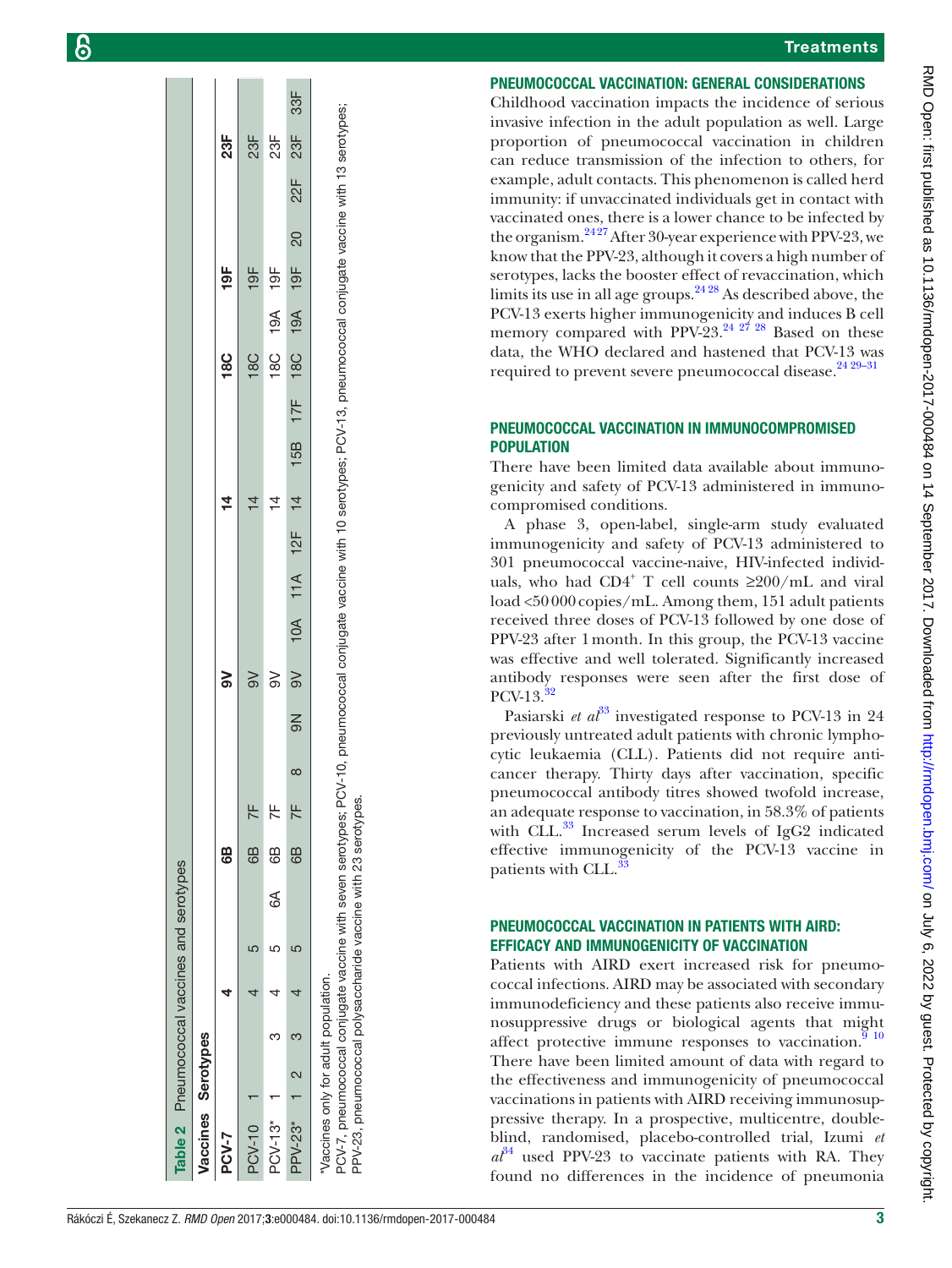between corticosteroid, methotrexate (MTX) or biologically treated patients after a mean of 1.7 years postvaccination[.34](#page-6-6)

There has been one systematic review and meta-analysis published in 2014 by Hua *et al*. [9](#page-5-15) This meta-analysis included six studies related to pneumococcal vaccination. In four of these studies, patients were vaccinated by PPV-23 (n=232), while two studies included 114 patients vaccinated by PCV-7. Responsiveness to pneumococcal vaccines was impaired in patients with RA treated with MTX or rituximab, but the response was intact in patients receiving TNF- $\alpha$  inhibitors.<sup>[9](#page-5-15)</sup> Nevertheless, this meta-analysis could not distinguish PPV-23 and PCV-7.[9](#page-5-15) Kapetanovic *et al*<sup>35</sup> also reported that PPV-23 response was normal in anti-TNF, but reduced in MTX-treated patient. In another study, the anti-interleukin-6 receptor antibody tocilizumab, in combination with MTX, slightly attenuated humoral responses to PPV-23 in comparison to MTX monotherapy.<sup>36</sup> Recently, Alten *et*  $a^{\beta7}$  published the results of two multicentre, open-label substudies, which evaluated antibody responses to PPV-23 administered to 125 abatacept-treated patients with RA. This study confirmed that the majority of patients with RA treated with abatacept had appropriate immune response to PPV-23 vaccine, with good safety profile. The concomitant use of MTX (irrespective of dose) or corticosteroids had no significant impact on the proportion of patients achieving protective antibody levels in patients receiving abatacept.<sup>3</sup>

There have been some studies that investigated the immunogenicity or effectiveness of PCVs in patients with AIRD. $38-41$  Two studies confirmed that PCV-7, approved only for children, was immunogenic in adult patients with RA.<sup>38 39</sup> Kapetanovic *et al*<sup>39</sup> found reduced antibody responses to PCV-7 in MTX-treated patients, while the response was intact in patients receiving  $TNF-\alpha$  inhibitors. Nagel *et al*<sup>40</sup> studied efficacy of a PCV-7 vaccine in adult patients with AIRD. They observed statistically non-significant reduction in the occurrence of serious infections in patients with RA and spondyloarthropathy after immunisation with PCV-7. Recently, we have prospectively evaluated the immunogenicity of the PCV-13 vaccine in

<span id="page-3-0"></span>

| <b>Table 3</b> ACIP recommendation for categories of<br>immunosuppression therapy dosing |                                                        |  |  |  |  |
|------------------------------------------------------------------------------------------|--------------------------------------------------------|--|--|--|--|
| Immunosuppressive<br>therapy                                                             | <b>Definition of 'high-level</b><br>immunosuppression' |  |  |  |  |
| Corticosteroids                                                                          | $\geq$ 20 mg/day for $\geq$ 14 days                    |  |  |  |  |
| Azathioprine                                                                             | >3.0 mg/kg/day                                         |  |  |  |  |
| Methotrexate                                                                             | >0.4 mg/kg/week                                        |  |  |  |  |
| 6-Mercaptopurine                                                                         | >1.5 mg/kg/day                                         |  |  |  |  |
| TNF- $\alpha$ inhibitors                                                                 | Any dose                                               |  |  |  |  |
| Rituximab                                                                                | Any dose                                               |  |  |  |  |

ACIP, Advisory Committee on Immunization Practices; TNF-α, tumour necrosis factor alpha.

patients with RA receiving etanercept. Vaccination with PCV-13 was effectively immunogenic and safe. Higher age at vaccination was identified as a predictor of impaired antibody response. $41$  In a recent study, 47 patients with SLE receiving belimumab given in addition to standard of care therapy were immunised with PCV-13. The study confirmed that the efficacy of PCV-13 was not impaired by belimumab. $42$ 

#### Long-term safety of pneumococcal vaccines

Based on the literature on pneumococcal vaccine safety, there have been no appropriate epidemiological studies on serious side effects or postvaccination autoimmunity in patients with AIRD. Therefore, data are limited.

Autoimmune inflammatory syndrome induced by adjuvants (ASIA) or Shoenfeld's syndrome has been most commonly reported after human papilloma and influenza vaccination, but there have also been scattered reports on Bacillus Calmette-Guerin, diphtheria-tetanus-pertussis, hepatitis B and mumps-morbilli-rubella vaccinations.[43](#page-6-15) Vaccines contain preservatives and adjuvants in order to ensure their sterility. Preservatives prevent contamination of multidose containers, while adjuvants enhance the immunogenicity of the vaccine antigen. PPV and PCV contain phenol preservative and aluminium salt adjuvant, respectively. The most common adjuvants, such as aluminium salts, may cause fever, pain at the injection site and malaise. So far there have been no data on pneumococcal vaccine-induced ASIA syndrome.<sup>43</sup>

Between 2003 and 2014, spontaneous reports of vasculitis as an adverse event following immunisation have been reported to three international spontaneous reporting systems (EudraVigilance, the Vaccine Adverse Event Reporting System and VigiBase). The most commonly reported pneumococcal vaccine-related event was Kawasaki disease. This type of vasculitis occurred mainly in children less than 1year of age. There were no data about the type of pneumococcal vaccine triggering vasculitis in these reporting systems.<sup>[44](#page-6-16)</sup>

Altogether 67 patients with cryopyrin-associated periodic syndromes (CAPS) treated with canakinumab were followed in the b-CONFIDENT (Clinical Outcomes and Safety Registry) global, long-term, prospective, observational study. Out of these patients, 19 had pneumococcal vaccination including 15 PPV and 2 PCV-vaccinated patients. In two cases, the nature of vaccine was unknown. Five PPV-related serious adverse events were reported (local inflammation, meningitis, progressive cellulitis), while two patients had systemic inflammation due to CAPS reactivation. After a period of 10–28 days, the adverse events resolved in all patients.<sup>45</sup>

#### Recommendations on pneumococcal vaccination in patients with AIRD

Based on the data described above, four sets of clinical recommendations have become available on pneumococcal vaccination in AIRD. These include (1) the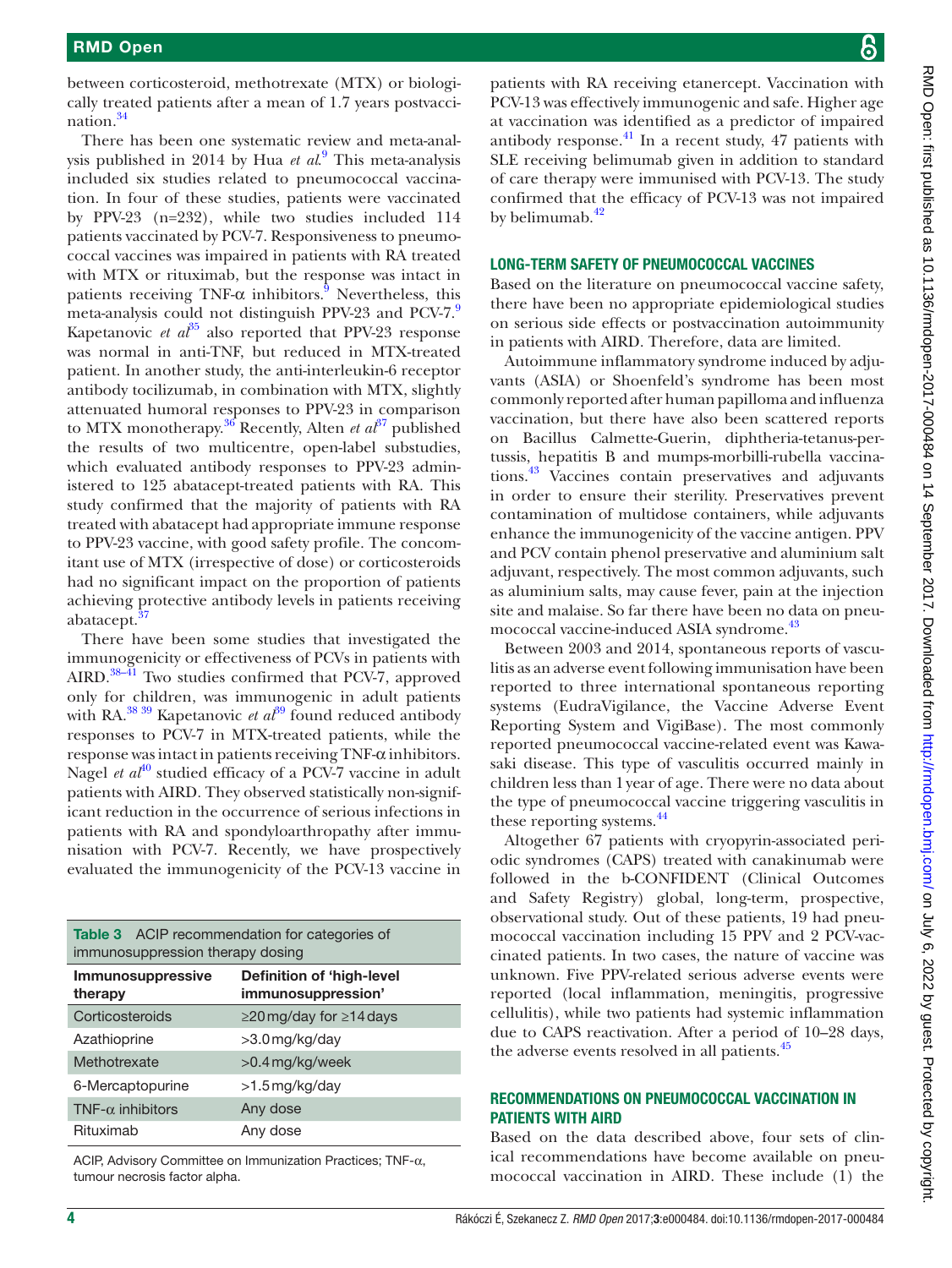<span id="page-4-0"></span>

| Table 4 Sequential administrations of PCV-13-PPV-23 among immunocompromised adults based on ACIP recommendation |                                             |                |                                              |               |  |  |  |
|-----------------------------------------------------------------------------------------------------------------|---------------------------------------------|----------------|----------------------------------------------|---------------|--|--|--|
| Pneumococcal vaccine-naive immunocompromised* adult persons                                                     |                                             |                |                                              |               |  |  |  |
| First vaccine                                                                                                   | Interval between two vaccines               |                | Second vaccine                               |               |  |  |  |
| <b>PCV-13</b>                                                                                                   | $\geq$ 8 weeks                              |                | PPV-23                                       |               |  |  |  |
| <b>Previously PPV-vaccinated immunocompromised adult persons ≥65 years</b>                                      |                                             |                |                                              |               |  |  |  |
| First vaccine                                                                                                   | Interval between two vaccines               |                | Second vaccine                               |               |  |  |  |
| <b>PPV-23</b>                                                                                                   | $\geq$ 1 year                               |                | <b>PCV-13</b>                                |               |  |  |  |
| Previously received PPV-23 in immunocompromised adults, when aged <65 years                                     |                                             |                |                                              |               |  |  |  |
| First vaccine before age 65                                                                                     | Interval between first<br>PPV-23 and PCV-13 | Second vaccine | Interval between PCV-13 and<br>second PPV-23 | Third vaccine |  |  |  |
| PPV-23                                                                                                          | $\geq$ 1 year                               | <b>PCV-13</b>  | $\geq$ 8 weeks                               | PPV-23        |  |  |  |
| Interval between first and second PPV-23 vaccine: ≥5 years                                                      |                                             |                |                                              |               |  |  |  |

\*Immunocompromised conditions are defined as: congenital or acquired immunodeficiency, human immunodeficiency viral infection, chronic renal failure, nephrotic syndrome, leukaemia, lymphoma, Hodgkin disease, generalised malignancy, iatrogenic immunosuppression, solid organ transplant, multiple myeloma.

ACIP, Advisory Committee on Immunization Practices; PCV-13, pneumococcal conjugate vaccine with 13 serotypes; PPV-23, pneumococcal polysaccharide vaccine with 23 serotypes.

European League Against Rheumatism (EULAR) recommendations for vaccination in adult patients with autoimmune inflammatory rheumatic diseases $4647$ ; (2) a WHO position paper on pneumococcal vaccines<sup>[30 31](#page-6-19)</sup>; (3) ACIP recommendations on the use of 13-valent PCV and 23-valent PPV for adults with immunocompromising conditions $^{25}$ ; and (4) Infectious Diseases Society of America (IDSA) Clinical Practice Guidelines for vaccination of the immunocompromised host: recommendations for vaccination of patients with chronic inflammatory diseases on immunosuppressive medications.<sup>48</sup>

In 2017, a systematic review of vaccination recommendations for adult immunosuppressed patients was published. In this review, authors summarised 12 years of data on American, British, Canadian, Australian, French and German recommendations. Patients included those with primary immunodeficiency, solid organ and haematopoietic stem cell transplantation, inflammatory bowel diseases, rheumatic diseases, as well as patients who underwent splenectomy, with cancer and HIV.<sup>49</sup> This review recommended pneumococcal vaccinations universally following sequential administration protocols for patients with AIRD. In rituximab-treated subjects, the first pneumococcal vaccine should be administered 2–3 weeks before initiation of biological treatment.<sup>[49](#page-6-22)</sup>

These recommendations can now be summarised and applied as the currently licensed PCV-13 vaccine has been available for immunocompromised patients and appropriate advice for sequential vaccination with PPV-23 has been developed. Both types of pneumococcal vaccines (PPV and PCV) are inactivated vaccines, so there is no risk of bacterial reactivation after vaccination. Before administration of the pneumococcal vaccine to a patient with AIRD, one should determine the optimal timing of vaccination, the type of vaccine (PCV-13, PPV-23) to be used and the strategy of vaccination (eg, sequential application). $49$ 

In 2011, EULAR developed the first evidence-based recommendations for vaccination in patients with AIRD. The committee included experts representing 11 European countries.[46](#page-6-18) In 2014, the IDSA published the special vaccine recommendations for immunocompromised patients.[48](#page-6-21) In the recommendation, the definitions of high-level versus low-level immunosuppression were established [\(table](#page-3-0) 3). High-level immunosuppression includes more than 20mg daily use of corticosteroids for more than 14 days; more than 3.0mg/kg daily use of azathioprine; more than 0.4mg/kg weekly use of MTX; more than 1.5mg/kg daily use of 6-mercaptopurine and any dose of TNF-α inhibitors and rituximab. These categories may determine the protocol of vaccination<sup>48</sup>; however, vaccination is always recommended in these patients. ACIP recommended to administer pneumococcal vaccinations to adults with planned initiation of immunosuppressive therapy or in the status of low-level immunosuppression.<sup>25</sup>

ACIP also reviewed the best available evidence for sequential administrations of PCV-13 and PPV-23 to immunocompetent and immunocompromised adults.<sup>25</sup> This recommendation includes immunocompromised individuals also including patients with acquired immunodeficiency and those receiving immunosuppressive agents. The key issue is the determination of optimal intervals between the two vaccines. The sequence of administration is determined by the high immunogenicity of PCV-13 and the high number of covered serotypes of PPV-23. Recent studies suggested that the best clinical results could be achieved if PCV-13 was administered first to pneumococcal vaccine-naive patients. Patients prevaccinated with PPV-23 should receive PCV-13 after 1 year.<sup>[25](#page-6-20)</sup> ACIP does not recommend multiple revaccinations (booster) with PPV-23 in the normal population due to insufficient data regarding its clinical benefit, particularly the degree and duration of protection and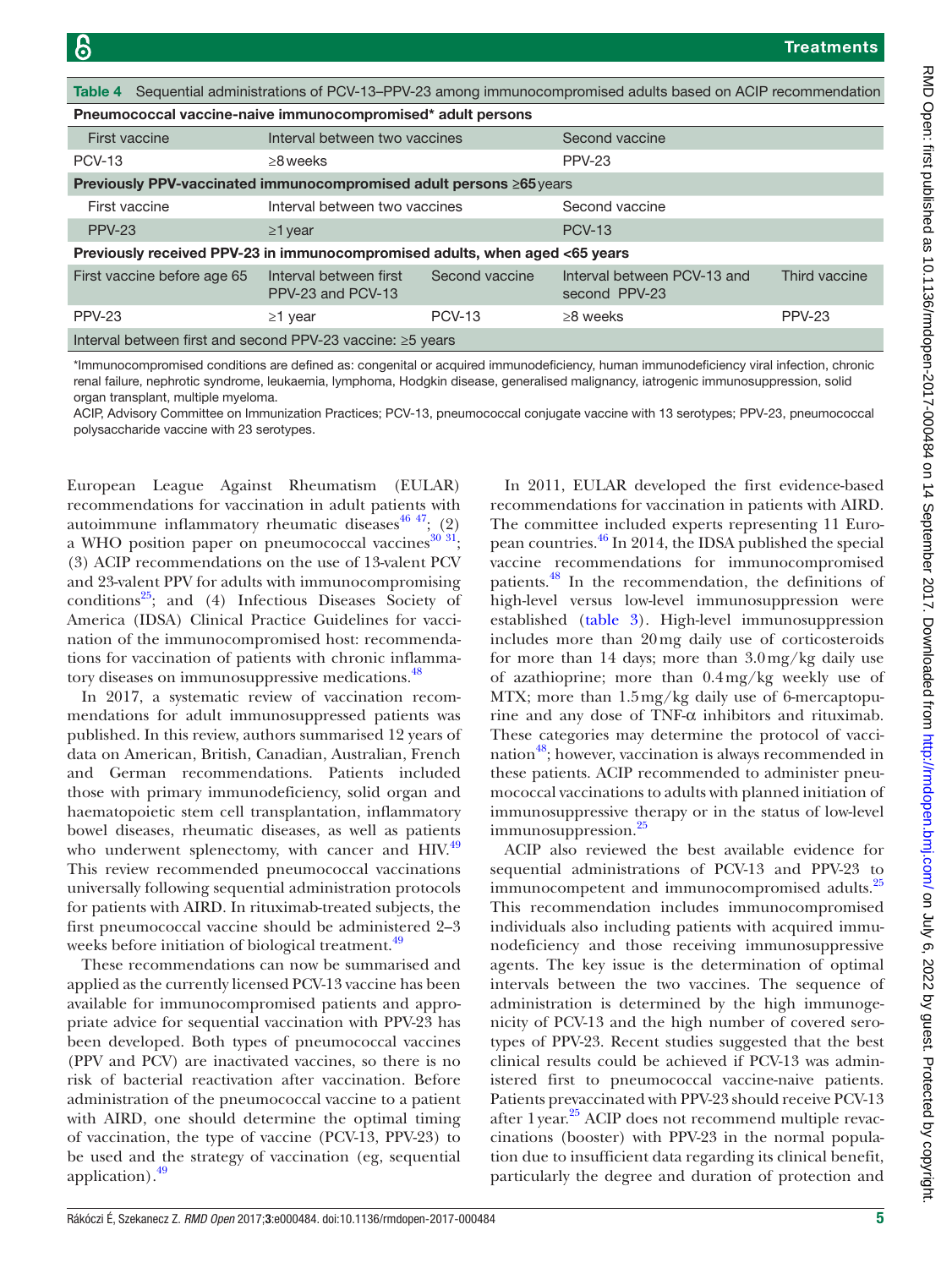## RMD Open

safety but only in adults aged ≥19 years with immunocompromising conditions. In this group, PPV-23 vaccination should be repeated at least 5 years after the most recent dose of PPV-23, following administration of PCV-13[.25](#page-6-20) Recommendations on sequential PCV-13 and PPV-23 vaccination are seen in [table](#page-4-0) 4.

#### **SUMMARY**

Summarised recommendations of pneumococcal vaccination in patients with AIRD:

- $\blacktriangleright$  The best time to start immunisation is before the administration of immunosuppressive therapy (at least 2–3 weeks before initiation), in stable condition, without disease activity.
- In patients receiving disease-modifying antirheumatic drugs, the timing of vaccination has to be set in accordance with the status of immunosuppression. Ideally, the vaccine should be performed in patients with low-level immunosuppression but the vaccine should still be administered even if its efficacy might be decreased, so even in patients with high-level immunosuppression taking into account the following:
	- There is no requirement of treatment-free intervals before and after immunisation in patients receiving TNF-α blockers, abatacept or tocilizumab.
	- The vaccination must be started at least 2–3 weeks before initiation of rituximab treatment, or 5–7 months after completion of treatment; if not possible, at least 6 months after the start and 4 weeks before the next course.
- Pneumococcal vaccinations have to be administered in a sequential manner based on the previous PPV-23 vaccination status.
- The vaccination programme of patients with AIRD must be established by approach of multidisciplinary team (rheumatologists, infectious disease specialists, physicians expert in comorbidity management).

Patients with AIRD are prone to several infections, which may be a great challenge for the treating physician. Immunogenic PCV or PPV vaccines effectively reduce the risk of invasive infectious diseases and pneumonia mortality. In order to achieve an optimal response, the administrations of PCV-13 and PPV-23 are recommended as soon as possible following AIRD diagnosis. These vaccines are safe; serious adverse events have rarely been reported. There is an important role of all healthcare workers to suggest patients with AIRD and their family members to manage these vaccinations.

Contributors ÉR and ZS wrote and reviewed the manuscript.

Funding This work was supported by the European Union and the State of Hungary cofinanced by the European Social Fund in the framework of TAMOP-4.2.4.A/2-11/1-2012-0001 'National Excellence Program' (ZS).

Competing interests None declared.

Provenance and peer review Not commissioned; externally peer reviewed.

Data sharing statement No additional data are available.

Open Access This is an Open Access article distributed in accordance with the Creative Commons Attribution Non Commercial (CC BY-NC 4.0) license, which permits others to distribute, remix, adapt, build upon this work non-commercially, and license their derivative works on different terms, provided the original work is properly cited and the use is non-commercial. See: [http://creativecommons.org/](http://creativecommons.org/licenses/by-nc/4.0/) [licenses/by-nc/4.0/](http://creativecommons.org/licenses/by-nc/4.0/)

© Article author(s) (or their employer(s) unless otherwise stated in the text of the article) 2017. All rights reserved. No commercial use is permitted unless otherwise expressly granted.

#### **References**

- <span id="page-5-0"></span>1. File TM, Marrie TJ. Burden of community-acquired pneumonia in North American adults. *[Postgrad Med](http://dx.doi.org/10.3810/pgm.2010.03.2130)* 2010;122:130–41.
- <span id="page-5-1"></span>2. Kollef MH, Shorr A, Tabak YP, *et al*. Epidemiology and outcomes of health-care-associated pneumonia: results from a large US database of culture-positive pneumonia. *[Chest](http://dx.doi.org/10.1378/chest.128.6.3854)* 2005;128:3854–62.
- 3. Micek ST, Kollef KE, Reichley RM, *et al*. Health care-associated pneumonia and community-acquired pneumonia: a single-center experience. *[Antimicrob Agents Chemother](http://dx.doi.org/10.1128/AAC.00851-07)* 2007;51:3568–73.
- <span id="page-5-2"></span>4. Wicker S, Maltezou HC. Vaccine-preventable diseases in Europe: where do we stand? *[Expert Rev Vaccines](http://dx.doi.org/10.1586/14760584.2014.933077)* 2014;13:979–87.
- <span id="page-5-3"></span>5. Annual epidemiological report. Vaccine-preventable diseases – invasive bacterial diseases. 2014 [www.ecdc.europa.eu.](www.ecdc.europa.eu)
- <span id="page-5-4"></span>Welte T, Torres A, Nathwani D. Clinical and economic burden of community-acquired pneumonia among adults in Europe. *[Thorax](http://dx.doi.org/10.1136/thx.2009.129502)* 2012;67:71–9.
- <span id="page-5-5"></span>7. Torres A, Peetermans WE, Viegi G, *et al*. Risk factors for communityacquired pneumonia in adults in Europe: a literature review. *[Thorax](http://dx.doi.org/10.1136/thoraxjnl-2013-204282)* 2013;68:1057–65.
- <span id="page-5-6"></span>8. Butler J. Epidemiology of pneumococcal disease. In: Tuomanen E, Mitchell T, Morrison D, Spratt B, eds. *The Pneumococcus*. 10. Washington DC: American Society for Microbiology, 2004:148–68.
- <span id="page-5-15"></span>9. Hua C, Barnetche T, Combe B, *et al*. Effect of methotrexate, antitumor necrosis factor α, and rituximab on the immune response to influenza and pneumococcal vaccines in patients with rheumatoid arthritis: a systematic review and meta-analysis. *[Arthritis Care Res](http://dx.doi.org/10.1002/acr.22246)* 2014;66:1016–26.
- <span id="page-5-7"></span>10. Franklin J, Lunt M, Bunn D, *et al*. Risk and predictors of infection leading to hospitalisation in a large primary-care-derived cohort of patients with inflammatory polyarthritis. *[Ann Rheum Dis](http://dx.doi.org/10.1136/ard.2006.057265)* 2007;66:308–12.
- 11. Hernández-Cruz B, Cardiel MH, Villa AR, *et al*. Development, recurrence, and severity of infections in Mexican patients with rheumatoid arthritis. A nested case-control study. *J Rheumatol* 1998;25:1900–7.
- <span id="page-5-8"></span>12. Trager J, Ward MM. Mortality and causes of death in systemic lupus erythematosus. *[Curr Opin Rheumatol](http://dx.doi.org/10.1097/00002281-200109000-00002)* 2001;13:345–51.
- 13. Blanco FJ, Gómez-Reino JJ, de la Mata J, *et al*. Survival analysis of 306 European Spanish patients with systemic lupus erythematosus. *[Lupus](http://dx.doi.org/10.1191/096120398678919930)* 1998;7:159–63.
- <span id="page-5-9"></span>14. Gharibdoost F, Akbarian S, Akbarian M, *et al*. Evaluation of the mortality in systematic lupus erythematosus (SLE): analysis of 2021 patients. *Acta medica Iranica* 2003;41:62–5.
- <span id="page-5-10"></span>15. Falagas ME, Manta KG, Betsi GI, *et al*. Infection-related morbidity and mortality in patients with connective tissue diseases: a systematic review. *[Clin Rheumatol](http://dx.doi.org/10.1007/s10067-006-0441-9)* 2007;26:663–70.
- <span id="page-5-11"></span>16. O'Brien KL, Wolfson LJ, Watt JP, *et al*. Burden of disease caused by Streptococcus pneumoniae in children younger than 5 years: global estimates. *[Lancet](http://dx.doi.org/10.1016/S0140-6736(09)61204-6)* 2009;374:893–902.
- <span id="page-5-12"></span>17. Hausdorff WP, Bryant J, Paradiso PR, *et al*. Which pneumococcal serogroups cause the most invasive disease: implications for conjugate vaccine formulation and use, part I. *[Clin Infect Dis](http://dx.doi.org/10.1086/313608)* 2000;30:100–21.
- <span id="page-5-13"></span>18. Orange JS, Ballow M, Stiehm ER, *et al*. Use and interpretation of diagnostic vaccination in primary immunodeficiency: a working group report of the Basic and Clinical Immunology Interest Section of the American Academy of Allergy, Asthma & Immunology. *[J](http://dx.doi.org/10.1016/j.jaci.2012.07.002)  [Allergy Clin Immunol](http://dx.doi.org/10.1016/j.jaci.2012.07.002)* 2012;130(3 Suppl):S1–24.
- 19. Hausdorff WP, Bryant J, Kloek C, *et al*. The contribution of specific pneumococcal serogroups to different disease manifestations: implications for conjugate vaccine formulation and use, part II. *[Clin](http://dx.doi.org/10.1086/313609)  [Infect Dis](http://dx.doi.org/10.1086/313609)* 2000;30:122–40.
- <span id="page-5-14"></span>20. Centers for Disease C, Prevention, Advisory Committee on Immunization P.Updated recommendations for prevention of invasive pneumococcal disease among adults using the 23-valent pneumococcal polysaccharide vaccine (PPSV23). *MMWR Morb Mortal Wkly Rep* 2010;59:1102–6.